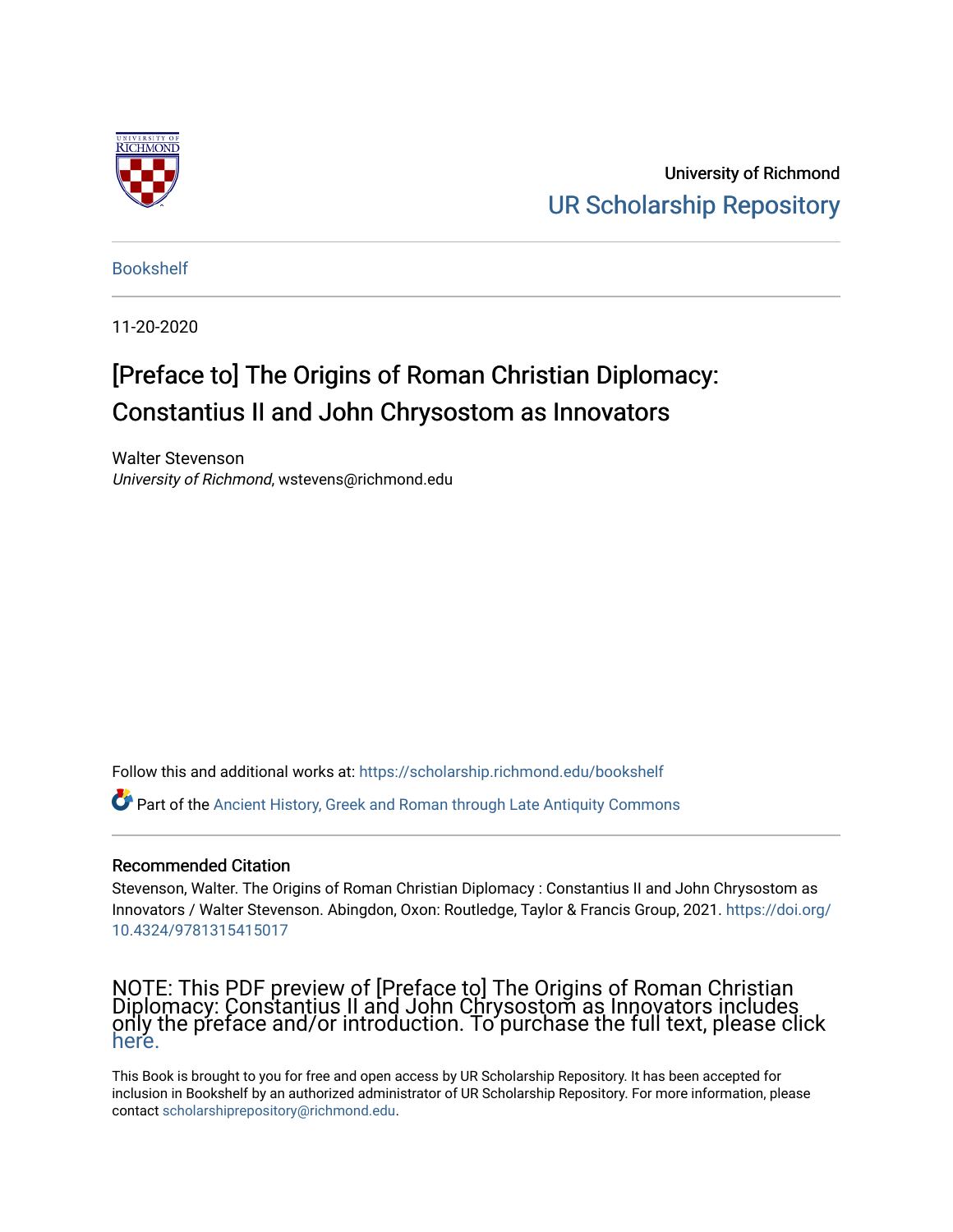## **Preface**

A diverse but vivid audience engaged my imagination as I composed this book: colleagues in other fields like anthropology, linguistics, mathematics, modern history, political science, and so on; the many intelligent people that I chat with at auto repair waiting rooms, coffee shops, tailgates, funerals, and wedding receptions; book clubs and church/mosque/synagogue groups; my administrators; confident left and right wing editorialists; and family members. In the United States we live in an odd but not unwelcome cultural moment where the (tenured) professor, a relatively well-paid member of society who spends time writing on "academic" topics, anxiously ponders: one, the desire to reach past the dozen readers in a welldefined field; and two, the necessity of public outreach for survival of that field. Accordingly, I have made a concerted effort not only to make recondite material accessible but also to make it attractive to my curious and educated fellow humans. Not that I pretend to have successfully solved the problem often called, somewhat superciliously, "responsible popularizing" in the contemporary academy, but rather, I am defending what some will condemn as the breezy style of the learned essayists of the Anglo-American tradition.

This essayist strategy forces me to turn to my specialist colleagues and deliver a brief defense. I am aware from decades of reading academic referee reports that you are passionate about defending the dignity of your field, the virtues of recent scientific progress, and the careers of those who excel therein. I understand and welcome your dissatisfaction at having an outsider skim the cream, often sloppily, from your vat to make a crowd-pleasing cheese, one that leaves a cloying aftertaste in your mouth. I can only hope that someone from each subfield will pay this book the compliment of attacking the many distortions and lacunae required for the accessible, synthetic style of this book. I am speaking of African studies, Byzantine studies, ethnic studies, frontier studies, Gothic studies, historiography (Ammianus, cultural historians, diplomatic historians, ecclesiastical historians, intellectual historians), Iranian studies, patristics, Syriac studies, theology, and each area's subfields in archaeology, epigraphy, history, numismatics, and philology. I made an effort to read as widely as possible in your fields in the hope that this synthetic book might bring more attention to your work, work that I believe passionately deserves a much broader audience. And I took on the voice of an expert lecturer, not to pretend to lofty expertise, but rather, to avoid the tedium of a relentlessly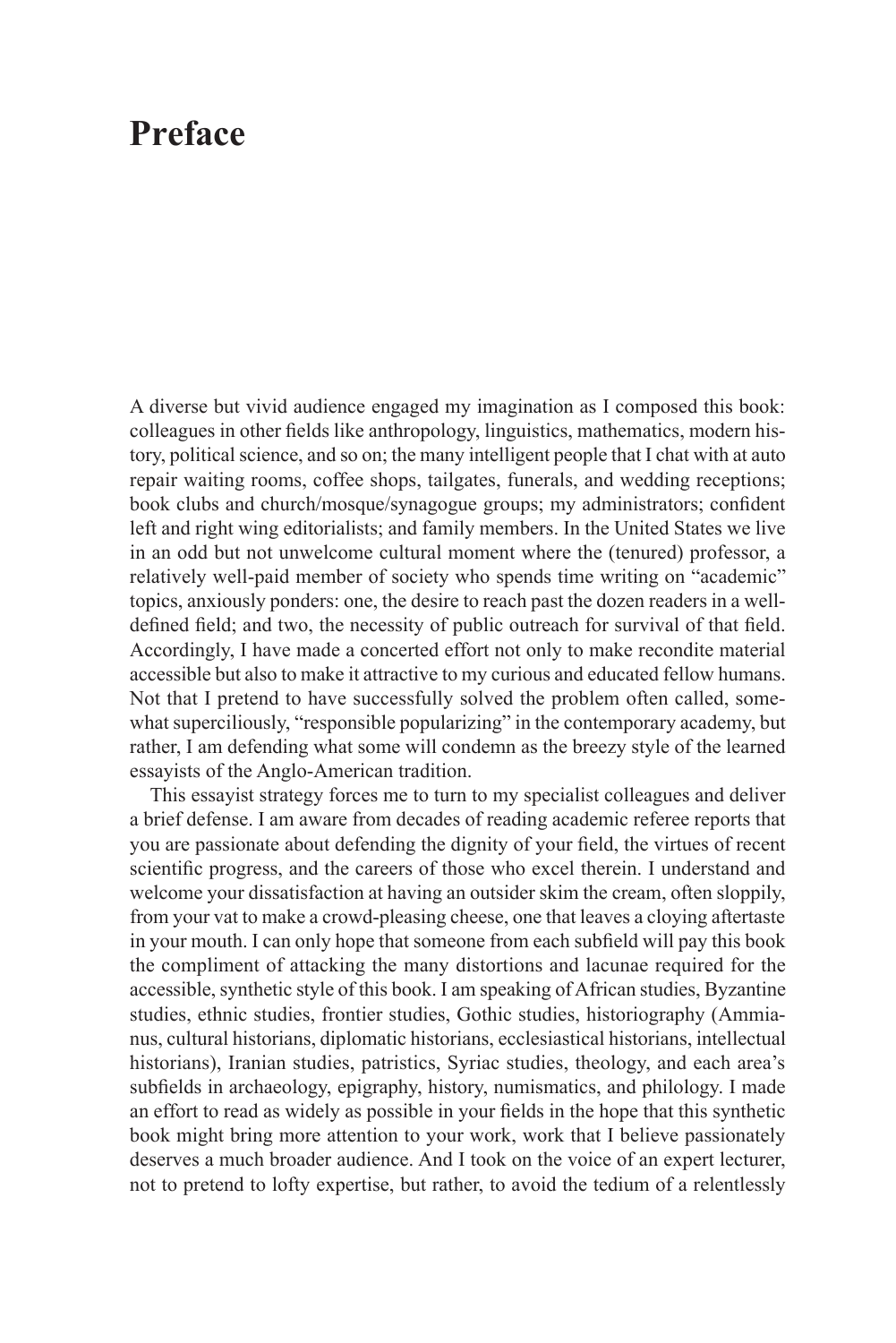cautious academese – "it is perhaps plausible to guess . . . ," "apparently . . . ," "perhaps one could conjecture . . . ," and so on.

I have indulged in discussions of method throughout the book. Once again, the practitioners of many well-developed fields of modern academic theory will be dismayed by the "reductionist" approach I take. My defense here is twofold: one, my graduate education occurred in the 1980s amid enormous enthusiasm for, and formal attention to, theoretical musings on method, in which I participated fervently; and two, this book's analyses were self-consciously constructed to heed theoretical teachings while retaining accessible language and brevity. Let me try to explain this with an example.

The productive recent focus on embodiment in the study of antiquity, among many others, nourished this book. Though most of this work has been directed toward illumination of gender and toward a healthy antidote to the somewhat hidden but surprisingly prevalent ingredient of mind-body or spirit-body duality in human tradition, $1$  I made the effort to apply this theoretical approach to ancient history. Many students of antiquity will spend a satisfying 10 minutes at a conference discussing the challenges of traveling from Austin, Texas, to Berkeley, California. Not many things bring more awareness to the body than bloodshot eyes, cricked necks, aching lumbar regions, cramped knees, and throbbing feet. In this book I frequently tried to extend the reader's attention from lofty thoughts of Roman diplomatic theory to the challenges of traveling from Antioch to Ethiopia – that is, to the corporeal demands of thirst, hunger, and heat as well as the tangible requirements of shelter and transport. This focus on the physical extends to frequent considerations of material remains and all their ramifications for how embodied life was lived, especially on the eastern fringes of the Roman world. One reader's low tolerance for perceived tediousness will with any luck be balanced by another reader's appreciation for understanding the embodied world of late Roman diplomacy.

 until the 3rd century CE brought Rome its first military equals, Goths and modern academic fields has stunted a discussion of the role of Christianity in With this apology humbly delivered. I turn to the content of the topic at hand. The study of Roman diplomacy begins from the truism that the high Roman Empire communicated with its neighbors through military threat and violence, Sasanids, and the 4th century introduced disasters like the Gothic victory at Adrianople and frequent defeats due to superior Hunnic cavalry. Realizing that military might could be used more effectively in a framework of diplomacy, the Romans gradually developed a diplomatic machine that reached its tangible climax with the Byzantine emperor Constantine VII's published works, the *De administrando imperio* and *De caeremoniis*, describing the elaborate workings of a mature, professional state diplomacy. From these 10th-century classics, through early-modern treatises,<sup>2</sup> to the present,<sup>3</sup> the practical necessity of diplomatic training based on past experience has kept the topic front and center. Though I could enter into a complex discussion of how the above wide array of the development of Western diplomacy, I would rather let the inherent interest of the topic speak for itself.